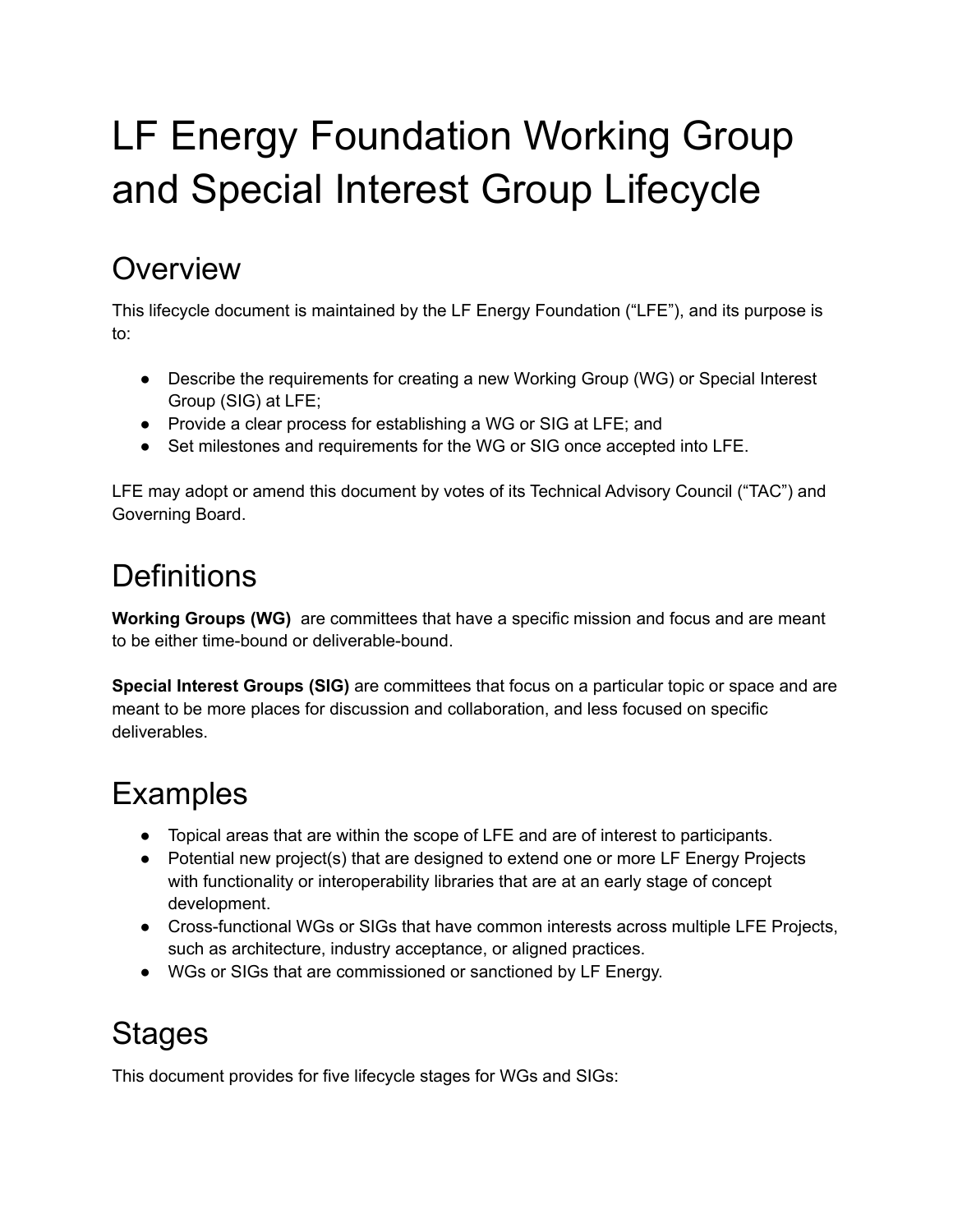- Sandbox;
- Active: and
- Emeritus

All WGs and SIGs must meet the Sandbox stage requirements. It is possible that some working groups may be approved as Active stage at the same time to advance directly to that stage.

### Sandbox

WGs and SIGs being submitted to the LFE TAC at the Sandbox level are intended to be the entry point for WGs and SIGs. WGs and SIGs at the Sandbox Stage maybe one or more of:

- Topical areas that are of interest to the LFE TAC and/or community that look to have a hub for discussions.
- Specific needs within the LFE TAC and/or community that deem to have a cross-functional approach to addressing.
- Ideas that could lead to project proposal(s) to the LFE TAC.
- WGs or SIGs that are commissioned or sanctioned by LFE TAC or Governing Board.

### Requirements

To be accepted at the Sandbox stage, a project must:

- Submit a completed WG and SIG Proposal [Template](https://wiki.lfenergy.org/display/HOME/New+Project+Proposals+Process) to the TAC, or the TAC's designated recipient for contribution proposals. The proposal should include the following information
	- Name of the proposed WG or SIG
	- Mission statement
	- Expected deliverables
	- Timeline for the working group
	- Initial collaborating organizations and/or individuals.
- Provide such additional information as the TAC may reasonably request.
- Be available to present to the TAC with respect to the working group's proposal and inclusion in LF Energy. Working Group teams should be prepared to present a detailed (20-30 minutes in length) overview of the working group in addition to speaking to the information contained in the working group contribution proposal.
- Be deemed by the TAC to add potential value or value to the mission of LF Energy.
- Obtain an affirmative vote of the TAC.

#### **Benefits**

The Sandbox Stage benefits are outlined below.

● Neutral hosting of the working group's community and any key assets (e.g. trademark, domain, etc.).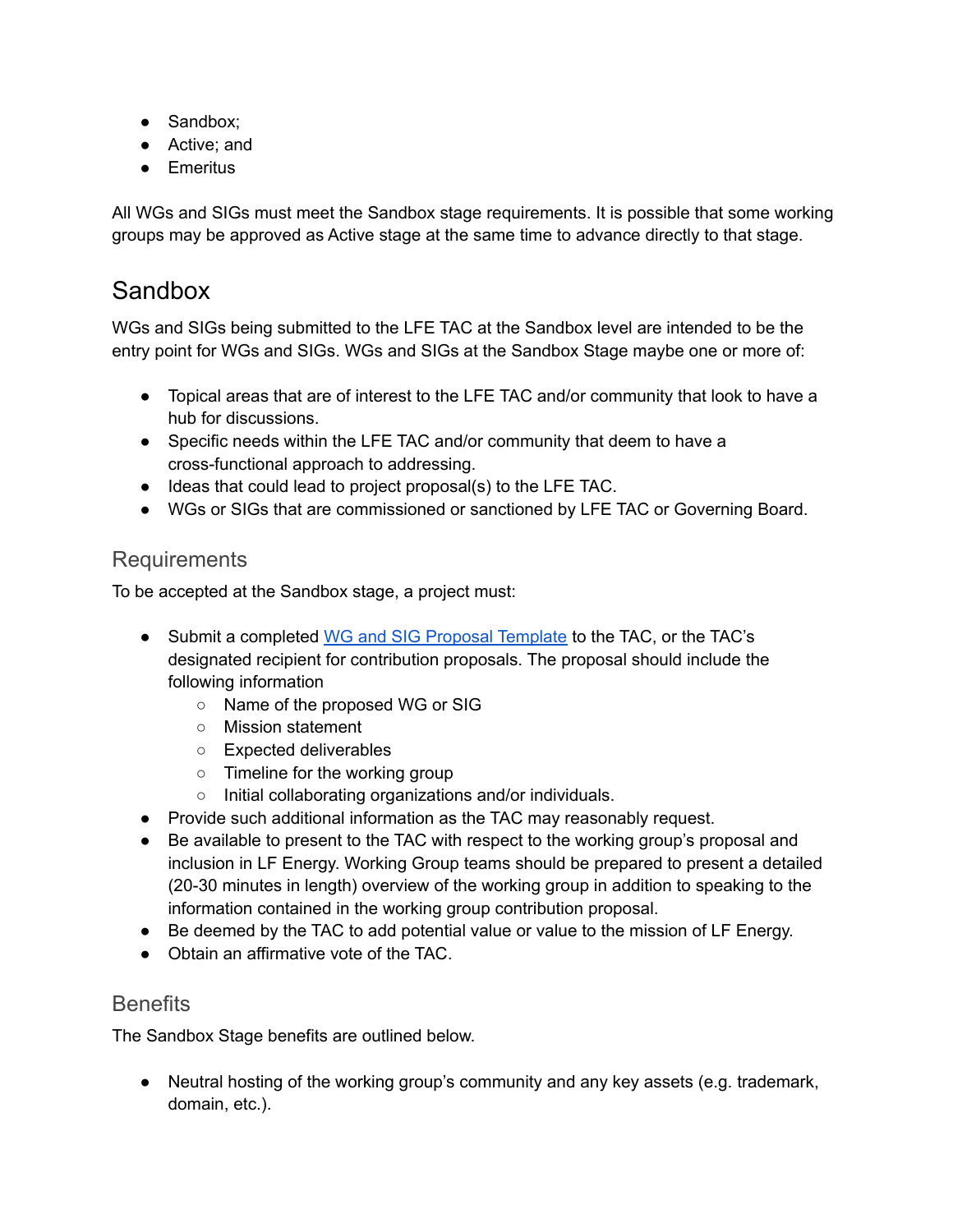- Basic infrastructure support that includes
	- Mailing lists
	- Wiki space
	- Channel on the LF Energy chat infrastructure
	- Access to the video call infrastructure to host the WG or SIG meetings.
- A sponsor from the TAC to assist the project in reaching the Active Stage and to facilitate collaboration with other project communities.
- Right to refer to the project as a Sandbox Working Group of LF Energy, and an opportunity to participate in events and other collaborative activities sponsored by LF Energy.
- Subject to applicable trademark usage guidelines, to display LF Energy's logo on the project's code repository.

### **Expectations**

Sandbox Stage working groups should provide a quarterly report to the TAC outlining its progress on completing the requirements for the Incubation Stage. It's expected that the primary focus on the working group will be establishing a charter, which will outline the following items:

- Overview of the working group
- Goals and non-goals of the working group
- Expected deliverables and timeline

It's expected that working groups in the Sandbox Stage move to the Active Stage within one year. In the case of a Sandbox Stage working group that is not renewed with LF Energy, the trademark and any other assets will be returned to the project maintainers or an organization they designate.

### Active Stage

The Active Stage is for working groups that have established a charter and are ready to begin the collaboration.

#### Acceptance Criteria

To advance to the Active stage, a Working Group Sandbox stage criteria plus:

- Establish a charter that addresses the following items:
	- Overview of the working group
	- Goals and non-goals of the working group
	- Expected deliverables and timeline
- Present to the TAC on the charter.
- Receive a majority vote from the TAC.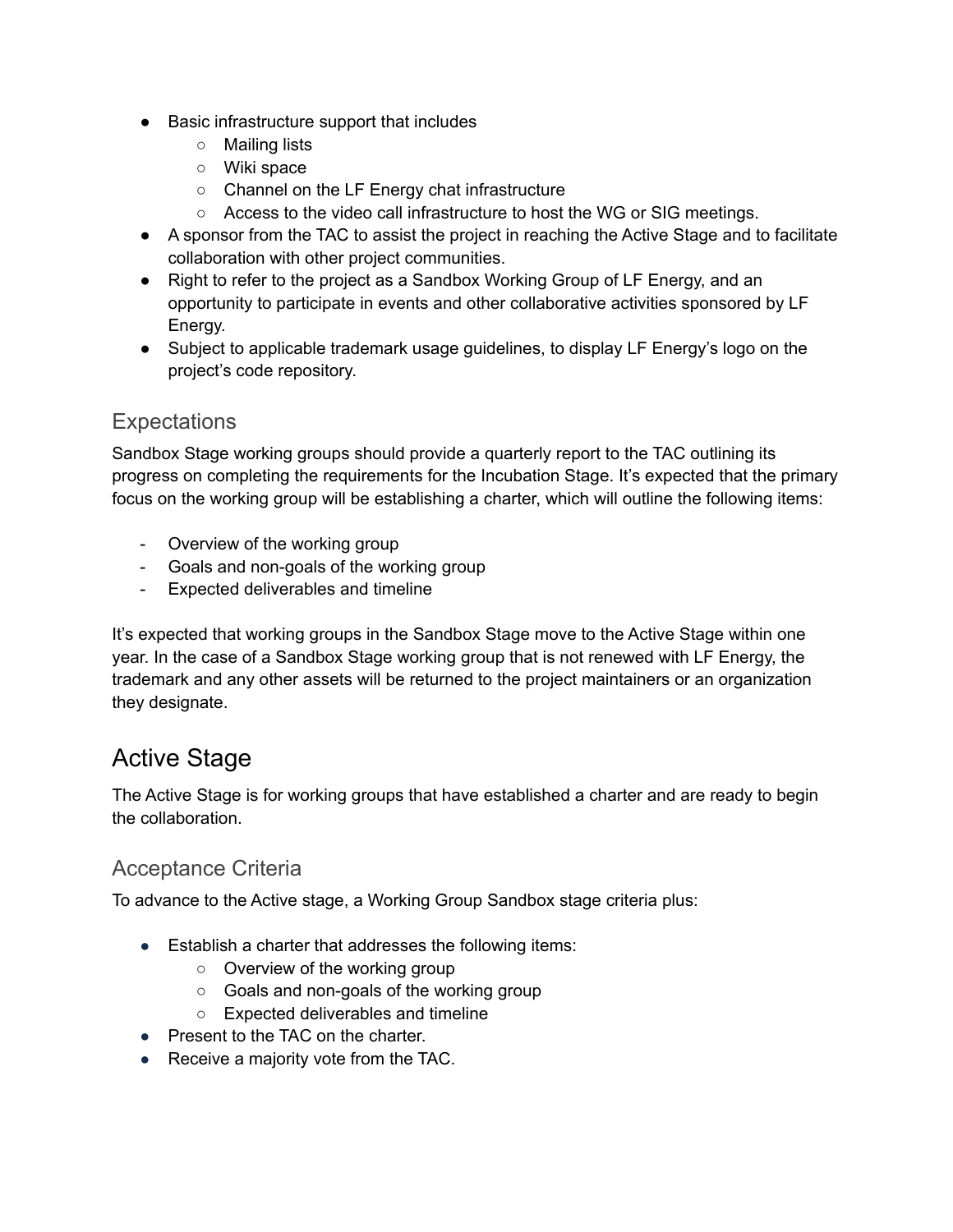#### **Benefits**

Active Stage working groups are entitled to the following benefits in addition to those benefits at the Sandbox stage.

- Right to refer to the working group as an LF Energy Working Group.
- Marketing/communication/PR support that includes project promotion via blog posts, social media, and LFE website; support with white papers and posters, and any type of marketing collateral designated to promote the working group.

## Emeritus Stage

Emeritus working groups are working groups that have either fulfilled the goals and deliverables outlined in the working group charter, or have stalled in their progress and are no longer of interest to the participants in continuing it's work. The LFE will continue to hold the IP and any trademarks and domains, but the working group does not draw on foundation resources.

### Acceptance Criteria

Working Groups may be granted Emeritus status via a 2/3 vote from the TAC and with approval from working group ownership. In cases where there is a lack of project ownership, only a 2/3 vote from the TAC is required.

### **Benefits**

Emeritus stage Working Groups will have a long-term home for the working group asset. Each Emeritus Working Group will have a sponsor from the TAC to monitor any security or trademark concerns raised, and at the TAC's discretion may address them. LFE will remove the promotion of Emeritus Working Groups from its website and other promotional materials.

## Annual Review Process

The TAC will review each working group on an annual basis. This review will gauge whether the working groups have either fulfilled their goals and deliverables or if the work has stalled or is no longer relevant to the LFE TAC and community.

Working Groups will schedule their annual review as part of the next TAC meeting following the anniversary of the project's acceptance. Working Groups should prepare a short presentation that covers the following points, which the TAC will use in its review of the project:

- The current activity of the working group, including participants and deliverables.
- Assessment of whether the working group has fulfilled it's goals and deliverables, and if not the timeline for doing so.